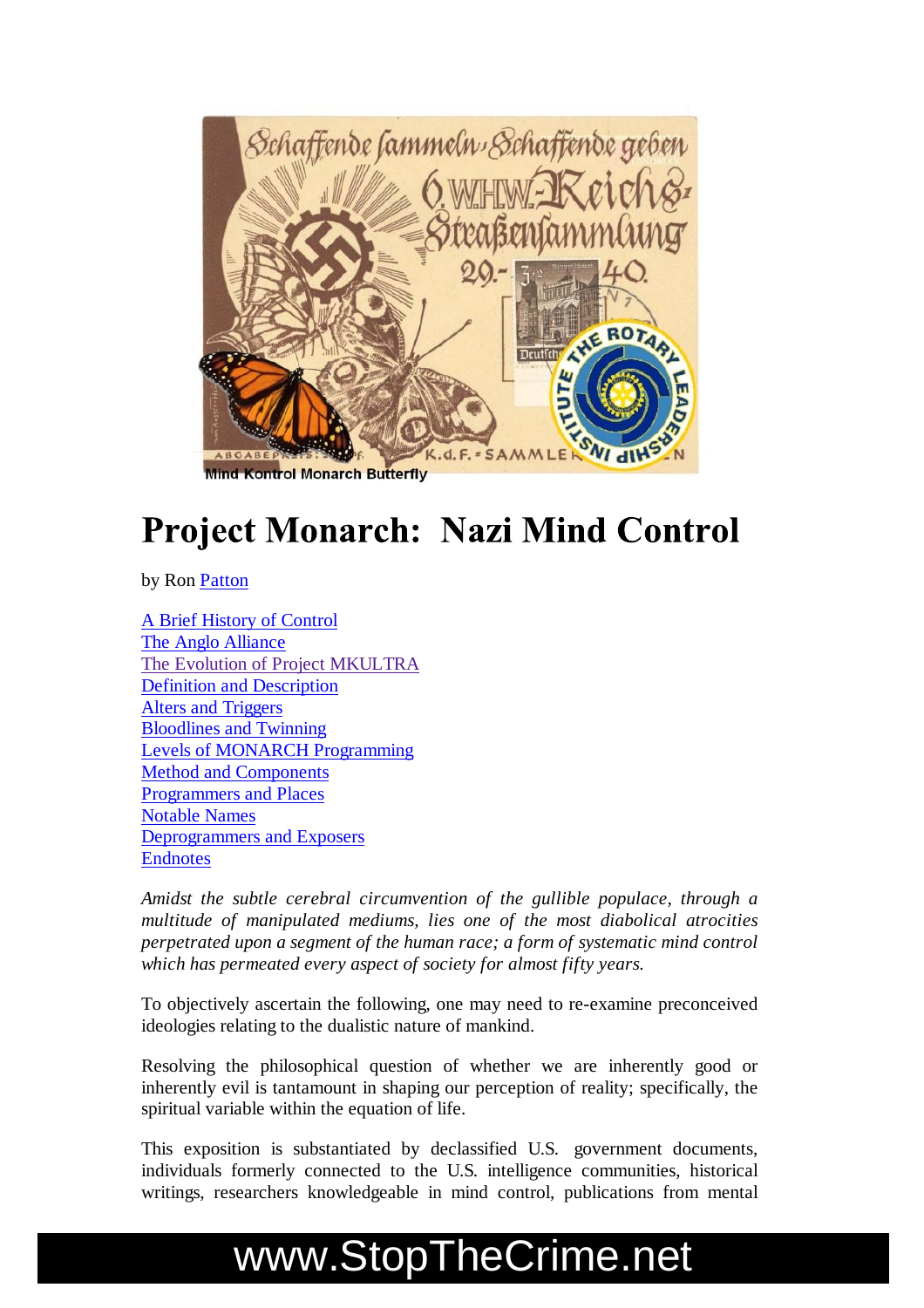health practitioners, and interviews taken from survivors unwittingly subjected to a highly complex form of trauma-based mind control known as MONARCH programming.

A word of caution for survivors of intensively systematic mind control and/or some form of ritualized abuse: There are numerous "triggers" in this article. It is therefore recommended not to read it unless appropriate support systems are in place or if you have a thoroughly reintegrated personality

## **A Brief History of Control**

The Mystery Religions of ancient Egypt, Greece, India and Babylon helped lay the foundation for occultism, meaning "hidden knowledge." One of the earliest writings giving reference to occultism is the Egyptian Book of the Dead, a compilation of rituals explicitly describing methods of torture and intimidation (to create trauma), the use of potions (drugs) and the casting of spells (hypnotism), ultimately resulting in the total enslavement of the initiate.[1] These have been the main ingredients for a part of occultism known as Satanism, throughout the ages. During the 13th Century, the Roman Catholic church increased and solidified its dominion throughout Europe with the infamous Inquisition. Satanism survived this period of persecution, deeply entrenching itself under the veil of various esoteric groups.

In 1776, a Bavarian Jesuit by the name of Adam Weishaupt was commissioned by the House of Rothschild to centralize the power base of the Mystery Religions into what is commonly known as the Illuminati, meaning "Enlightened Ones." This was an amalgamation of powerful occultic bloodlines, elite secret societies and influential Masonic fraternities, with the desire to construct the framework for a "New World Order." The outward goal of this Utopia was to bring forth universal happiness to the human race. However, their underlying intention was to gradually increase control over the masses, thus becoming masters of the planet.

### **The Anglo Alliance**

By the 19th century, Great Britain and Germany were recognized as the primary geographic areas of Illuminati control. It then should be of little surprise to know the first work in Behavioral Science research was established in England in 1882, while much of the early medical and psychiatric techniques involved in mind control were pioneered at the Kaiser Wilhelm Institute in Germany. The Tavistock Institute of Human Relations was set up in London in 1921 to study the "breaking point" of humans. Kurt Lewin, a German psychologist, became the director of the Tavistock Institute in 1932, about the same time Nazi Germany was increasing its research into neuropsychology, parapsychology and multi-generational occultism.

Interestingly, a progressive exchange of scientific ideas was taking place between England and Germany, most notably in the field of eugenics: the movement devoted to "improving" the human species through the control of hereditary factors in mating. The nefariously enigmatic union between the two countries was bonded, partly through the Order of the Golden Dawn, a secret society which consisted of many high ranking officials in the Nazi party and British aristocracy. Top SS Nazi officer Heinrich Himmler, was in charge of a scientific project called Lebersborn, which included selective breeding and adoption of children, a peculiarly large number of twins among them.[2] The purpose of the program was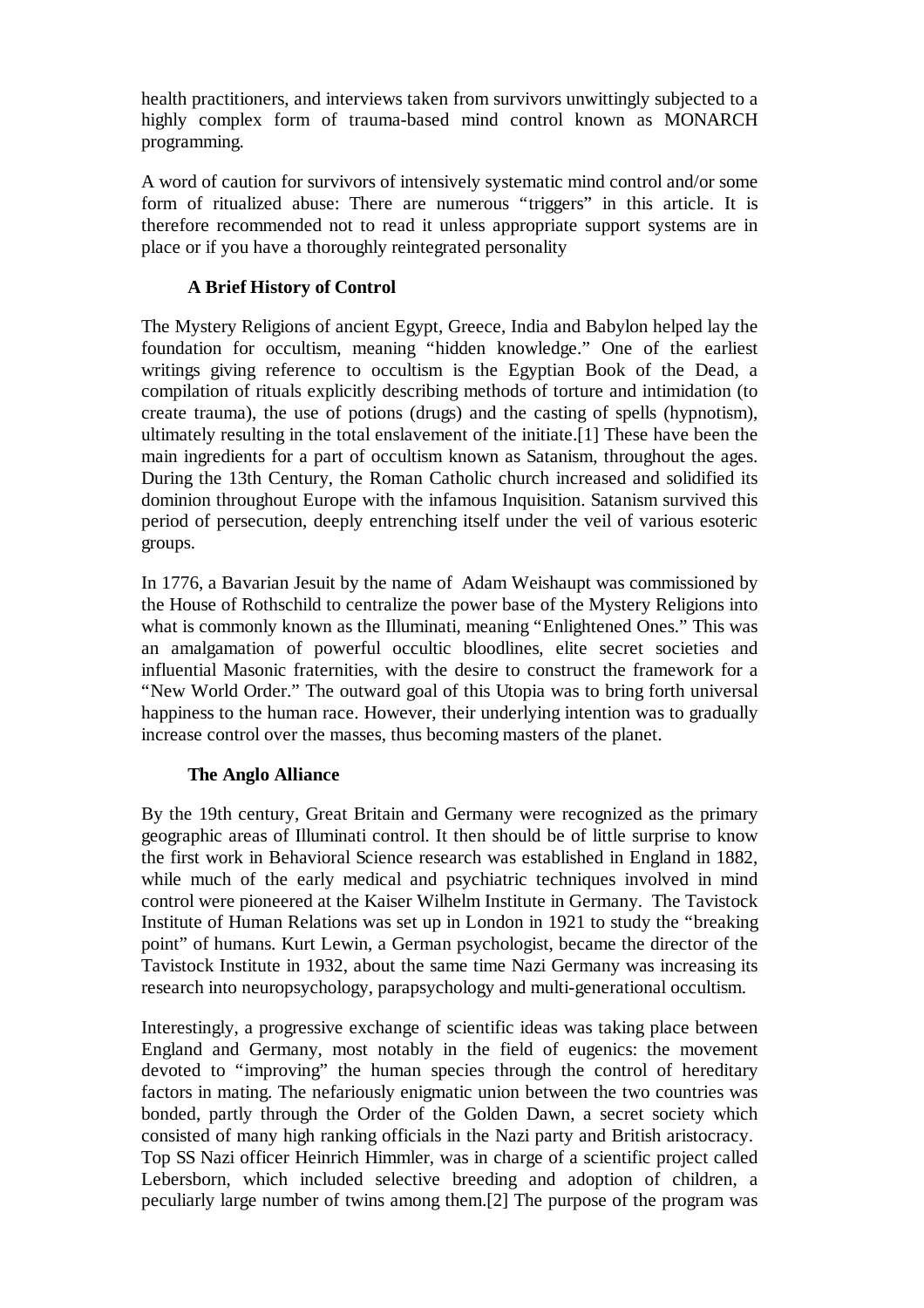to create a super-race (Aryans) who would have total allegiance to the cause of the Third Reich(New World Order).

Much of the preliminary experimentation concerning genetic engineering and behavior modification was conducted by Dr. Josef Mengele at Auschwitz, where he coldly analyzed the effects of trauma-bonding, eye-coloring and "twinning" upon his victims. Beside the insidious surgical experimentation performed at the concentration camp, some of the children were subjected to massive amounts of electroshock. Sadly, many of them did not survive the brutality.

Concurrently, "brain-washing" was carried out on inmates at Dachau, who were placed under hypnosis and given the hallucinogenic drug mescaline. During the war, parallel behavioral research was led by Dr. George Estabrooks of Colgate University. His involvement with the Army, CID, FBI and other agencies remains shrouded in secrecy. However, Estabrooks would occasionally "slip" and discuss his work involving the creation of hypno-programmed couriers and hypnoticallyinduced split personalities.[3]

After WWII, the U.S. Department of Defense secretly imported many of the top German Nazi and Italian Fascist scientists and spies into the United States via South America and the Vatican. The code name for this operation was Project PAPERCLIP.[4] One of the more prominent finds for the U.S. was German General Reinhard Gehlen. Hitler's Chief of Intelligence against Russia. Upon arriving in Washington D.C. in 1945, Gehlen met extensively with President Truman, General William "Wild Bill" Donovan, Director of the Office of Strategic Services(OSS) and Allen Dulles, who would later become the stalwart head of the CIA. The objective of their brain-storming sessions was to reorganize the nominal American intelligence operation, transforming it into a highly-efficient covert organization. The culmination of their efforts produced the Central Intelligence Group in 1946, renamed the Central Intelligence Agency(CIA) in 1947.

Reinhard Gehlen also had profound influence in helping to create the National Security Council, from which the National Security Act of 1947 was derived. This particular piece of legislation was implemented to protect an unconscionable number of illegal government activities, including clandestine mind control programs.

### **The Evolution of Project MKULTRA**

With the CIA and National Security Council firmly established, the first in a series of covert brain-washing programs was initiated by the Navy in the fall of 1947. Project CHATTER was developed in response to the Soviet's "successes" through the use of "truth drugs." This rationale, however was simply a cover story if the program were to be exposed. The research focused on the identification and testing of such drugs for use in interrogations and the recruitment of agents.[5] The project was officially terminated in 1953.

The CIA decided to expand their efforts in the area of behavior modification, with the advent of Project BLUEBIRD, approved by director Allen Dulles in 1950. Its objectives were to; (1) discover a means of conditioning personnel to prevent unauthorized extraction of information from them by known means, (2) investigate the possibility of control of an individual by application of special interrogation techniques, (3) investigate memory enhancement and (4) establish defensive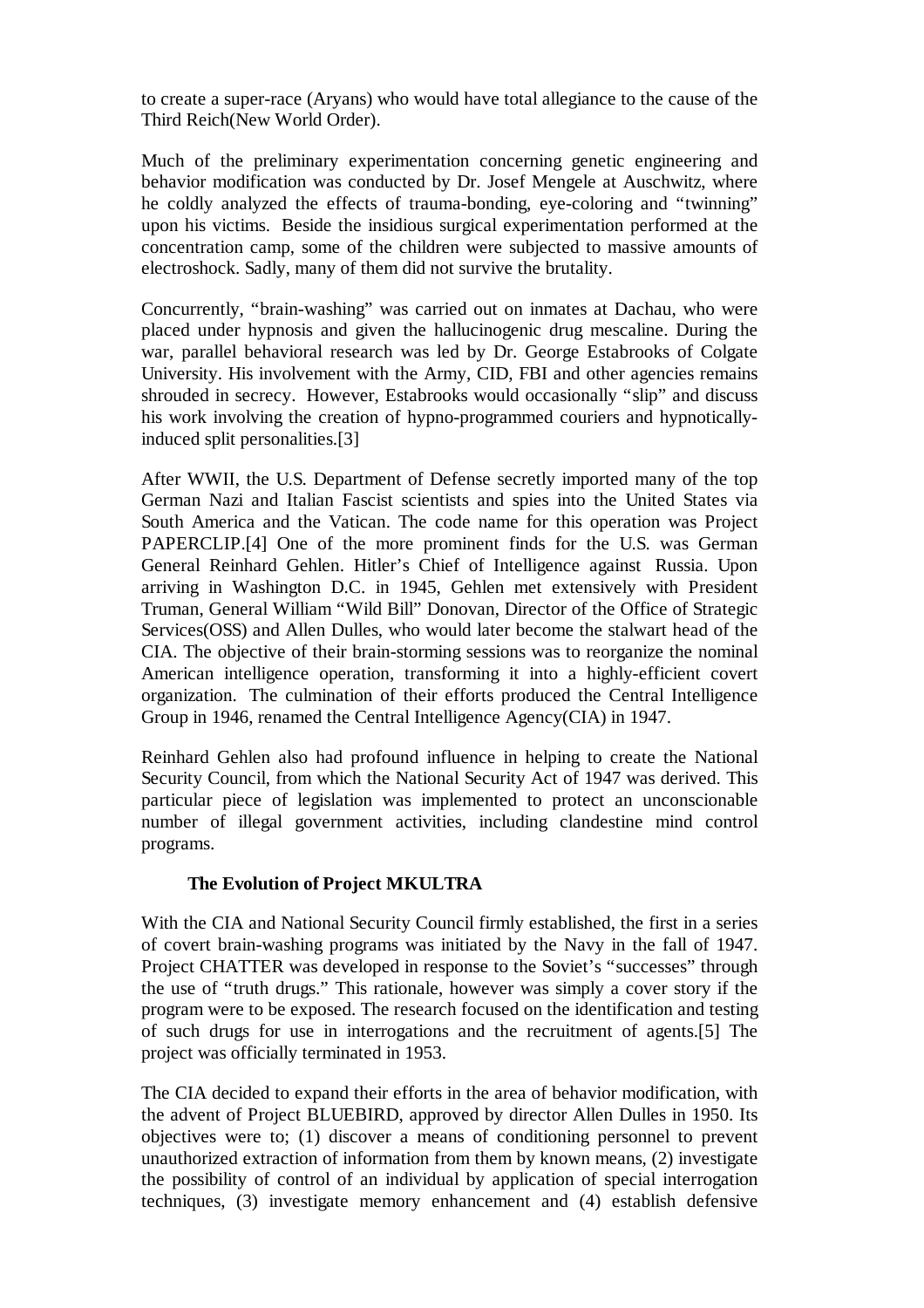means for preventing hostile control of agency personnel. In August 1951, Project BLUE BIRD was renamed Project ARTICHOKE, which evaluated offensive uses of interrogation techniques, including hypnosis and drugs The program ceased in 1956. Three years prior to the halt of Project ARTICHOKE, Project MKULTRA came into existence on April 13, 1953 along the lines proposed by Richard Helms, Deputy Director of Central Intelligence (DDCI) with the rationale of establishing a "special funding mechanism of extreme sensitivity."[6]

The hypothetical etymology of "MK" may possibly stand for "Mind Kontrolle." The obvious translation of the German word "Kontrolle" into English is "control."[7] A host of German doctors, procured from the post war Nazi talent pool, were an invaluable asset toward the development of MKULTRA. The correlation between the concentration camp experiments and the numerous sub-projects of MKULTRA are clearly evident. The various avenues used to control human behavior under MKULTRA included radiation, electroshock, psychology, psychiatry, sociology, anthropology, graphology, harassment substances and paramilitary devices and materials "LSD" being the most widely dispensed "material". A special procedure, designated MKDELTA, was established to govern the use of MKULTRA abroad. MKULTRA/DELTA materials were used for harassment, discrediting or disabling purposes.[8] Of the 149 subprojects under the umbrella of MKULTRA having been identified, Project MONARCH, officially begun by the U.S. Army in the early 1960's (although unofficially implemented much earlier) appears to be the most prominent and is still classified as TOP SECRET for "National Security" reasons.[9] MONARCH may have culminated from MKSEARCH subprojects, such as operation SPELLBINDER, which was set up to create "sleeper" assassins (i e. "Manchurian candidates") who could be activated upon receiving a key word or phrase while in a post-hypnotic trance. Operation OFTEN, a study which attempted to harness the power of occultic forces was possibly one of several cover programs to hide the insidious reality of Project MONARCH.

## **Definition and Description**

The name MONARCH is not necessarily defined within the context of royal nobility, but rather refers to the monarch butterfly. When a person is undergoing trauma induced by electroshock, a feeling of light-headedness is evidenced; as if one is floating or fluttering like a butterfly. There is also a symbolic representation pertaining to the transformation or metamorphosis of this beautiful insect: from a caterpillar to a cocoon (dormancy, inactivity ), to a butterfly (new creation) which will return to its point of origin. Such is the migratory pattern that makes this species unique.

Occultic symbolism may give additional insight into the true meaning Psyche is the word for both "soul" and "butterfly" coming from the belief that human souls become butterflies while searching for a new reincarnation. [10]

Some ancient mystical groups, such as the Gnostics, saw the butterfly as a symbol of corrupt flesh. The "Angel of Death" (remember Mengele?) in Gnostic art works was portrayed crushing the butterfly.[11] A marionette is a puppet that is attached to strings and is controlled by the puppet master, hence MONARCH programming is also referred to as the "Marionette Syndrome." "Imperial Conditioning" is another term used, while some mental health therapists know it as "Conditioned Stimulus Response Sequences." Project MONARCH could be best described as a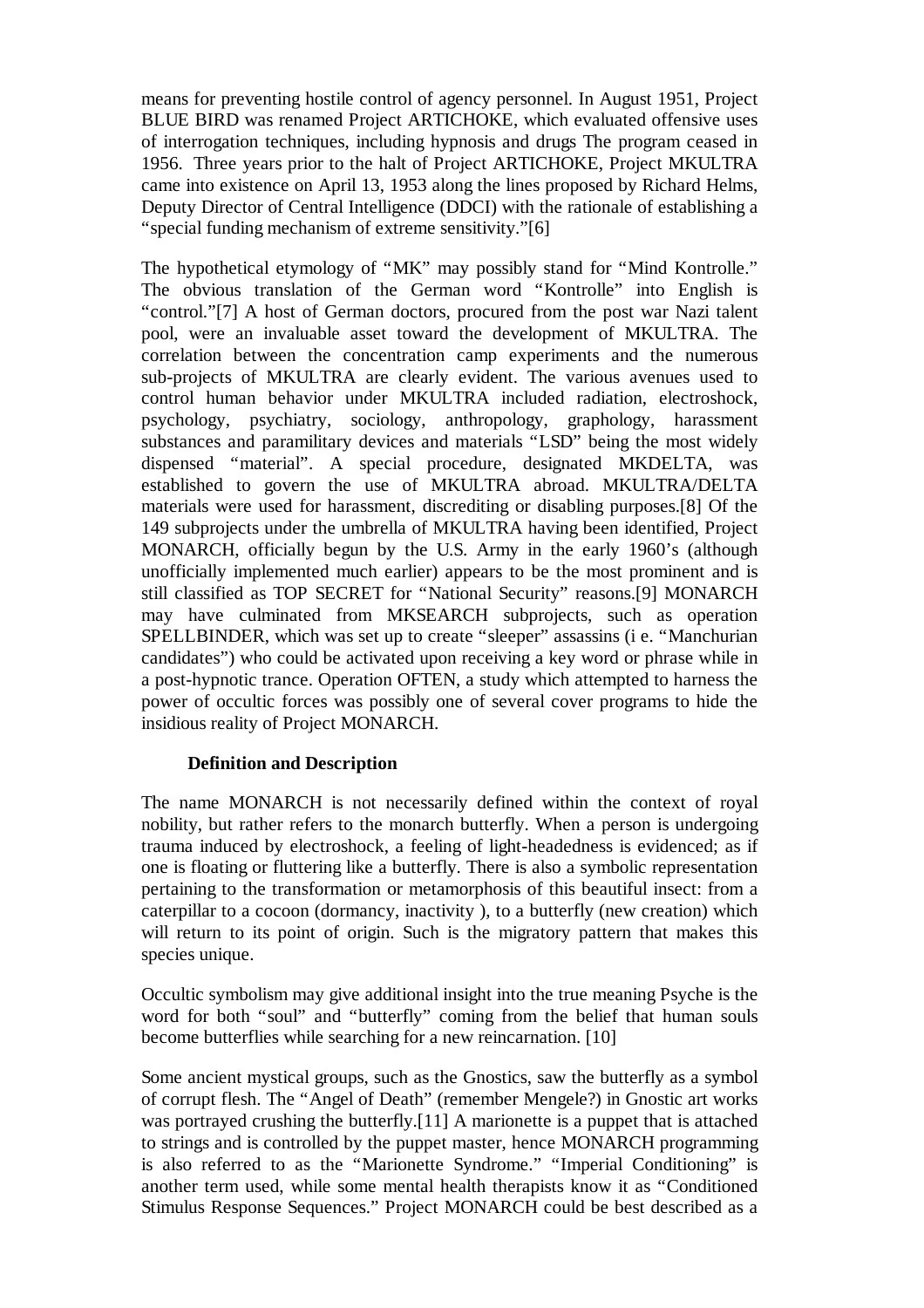form of structured dissociation and occultic integration, in order to compartmentalize the mind into multiple personalities within a systematic framework. During this process, a Satanic ritual, usually including Cabalistic mysticism, is performed with the purpose of attaching a particular demon or group of demons to the corresponding alter(s). Of course, most skeptics would view this as simply a means to enhance trauma within the victim, negating any irrational belief that demonic possession actually occurs.

## **Alters and Triggers**

Another way of examining this convoluted victimization of body and soul is by looking at it as a complex computer program: A file (alter) is created through trauma, repetition and reinforcement. In order to activate (trigger) the file, a specific access code or password (cue or command) is required. The victim/survivor is called a "slave" by the programmer/handler, who in turn is perceived as "master" or "god." About 75% are female, since they possess a higher tolerance for pain and tend to dissociate easier than males. Subjects are used mainly for cover operations, prostitution and pornography; involvement in the entertainment industry is notable. A former military officer connected to the DIA, told this writer, "In the 'big picture' these people [MONARCH victims] are in all walks of life, from the bum on the street to the white-collar guy". In corroboration, a retired CIA agent vaguely discussed the use of such personnel to be used as "plants" or "chameleons" for the purpose of infiltrating a designated group, gathering information and/or injecting an ulterior agenda.

There are an inordinate amount of alters in the victim/survivor with numerous back-up programs, mirrors and shadows. A division of light-side (good) and dark-side (bad) alters are interwoven in the mind and rotate on an axis.

One of the main internal structures, (of which their are many) within the system is shaped like a double-helix, consisting of seven levels. Each system has an internal programmer which oversees the "gatekeeper" (demons?) who grant or deny entry into the different rooms. A few of the internal images predominately seen by victims/survivors are trees, the Cabalistic "Tree of Life," with adjoining root systems, infinity loops, ancient symbols and letters, spider webs, mirrors or glass shattering, masks, castles, mazes, demons/monsters/aliens, sea shells, butterflies, snakes, ribbons, bows, flowers, hour glasses, clocks, robots, chain-of-command diagrams and/or schematics of computer circuitry boards.

## **Bloodlines and Twinning**

A majority of the victims/survivors come from multi-generational Satanic families (bloodlines) and are ostensibly programmed "to fill their destiny as the chosen ones or chosen generations" (a term coined by Mengele at Auschwitz). Some are adopted out to families of similar origin. Others used in this neurological nightmare are deemed as the "expendable ones" (non-bloodliners), usually coming from orphanages, foster care homes, or incestuous families with a long history of pedophilia. There also appears to be a pattern of family members affiliated with government or military intelligence agencies.

Many of the abused come from families who use Catholicism, Mormonism, or charismatic Christianity as a "front" for their abominable activities (though members of other religious groups are also involved.)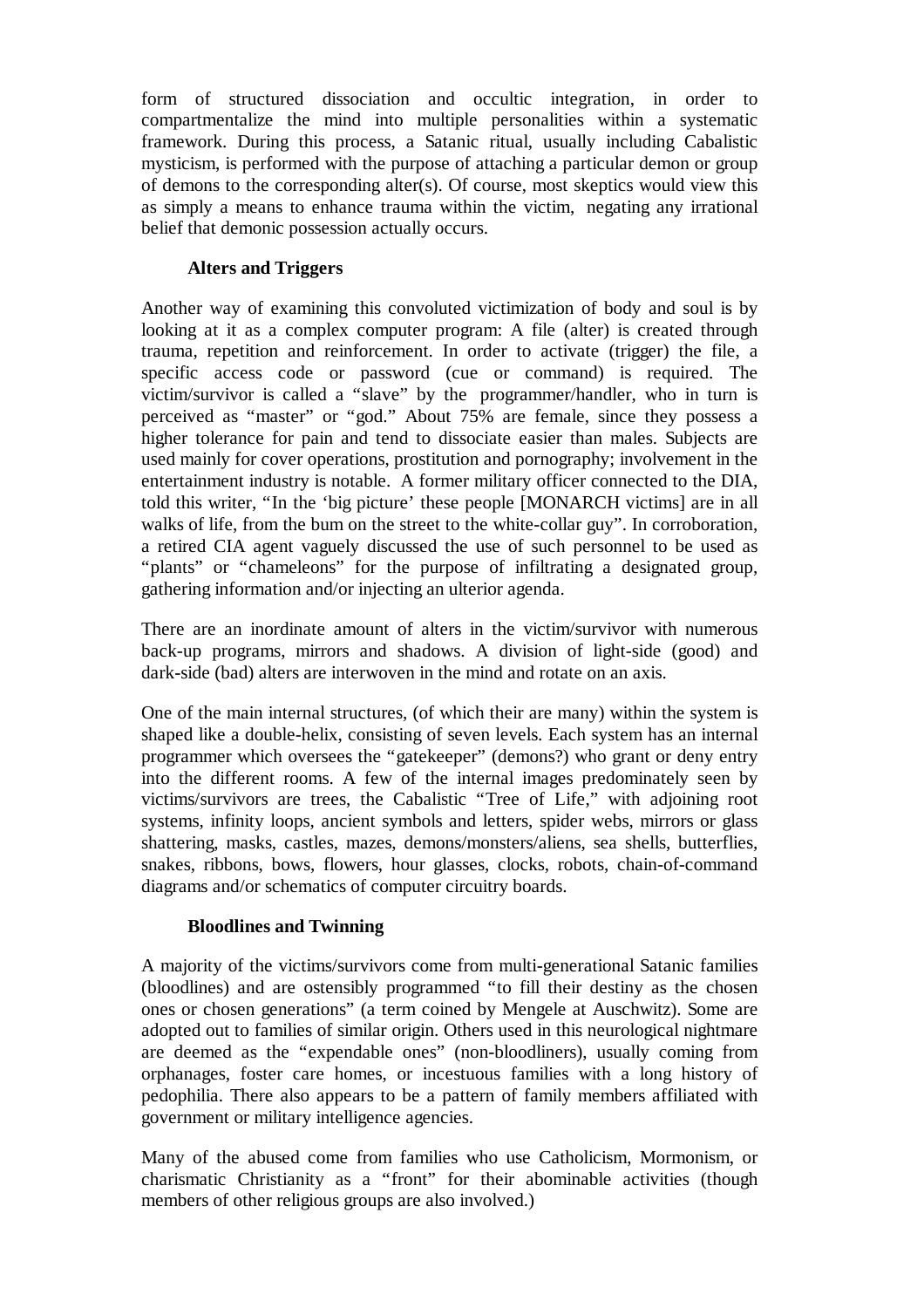Victims/survivors generally respond more readily to a rigid religious (dogmatic, legalistic) hierarchical structure because it parallels their base programming. Authority usually goes unchallenged, as their will has been usurped through subjective and command-oriented conditioning.

Physical identification characteristics on victims/survivors often include multiple electrical prod scars and/or resultant moles on their skin. A few may have had various parts of their bodies mutilated by knives, branding irons, or needles, Butterfly or occult tattoos are also common. Generally, bloodliners are less likely to have the subsequent markings, as their skin is to "remain pure and unblemished."

The ultimate purpose of the sophisticated manipulation of these individuals may sound unrealistic, depending upon our interpretive understanding of the physical and spiritual realms. The deepest and darkest alters within bloodliners are purported to be dormant until the "Anti-Christ' is revealed. These "New World Order" alters supposedly contain call-back orders and instructions to train and/or initiate a large influx of people (possibly clones or "soulless ones"), thereby stimulating social control programs into the new millennium. Non-biological "twinning" is yet another bizarre feature observed within MONARCH programming. For instance, two young non related children would be ceremoniously initiated in a magical "soul-bonding" ritual so they might be "inseparably paired for eternity" (possibly another Mengele connection?). They essentially share two halves of the programmed information, making them interdependent upon one another. Paranormal phenomenon such as astral projection, telepathy, ESP, etc. appear to be more pronounced between those who have undergone this process.

## **Levels of MONARCH Programming** [12]

ALPHA. Regarded as "general" or regular programming within the base control personality; characterized by extremely pronounced memory retention, along with substantially increased physical strength and visual acuity. Alpha programming is accomplished through deliberately subdividing the victims personality which, in essence, causes a left brain-right brain division, allowing for a programmed union of L and R through neuron pathway stimulation.

BETA. Referred to as "sexual" programming. This programming eliminates all learned moral convictions and stimulates the primitive sexual instinct, devoid of inhibitions. "cat" alters may come out at this level.

DELTA. This is known as "killer" programming, originally developed for training special agents or elite soldiers (i.e. Delta Force, First Earth Battalion, Mossad, etc.) in covert operations. Optimal adrenal output and controlled aggression is evident. Subjects are devoid of fear; very systematic in carrying out their assignment. Self-destruct or suicide instructions are layered in at this level.

THETA considered to the "psychic" programming. Bloodliners (those coming from multi-generational Satanic families) were determined to exhibit a greater propensity for having telepathic abilities than did non-bloodliners. Due to its evident limitations, however, various forms of electronic mind control systems were developed and introduced, namely, bio-medical human telemetry devices (brain implants), directed-energy lasers using microwaves and/or electromagnetics.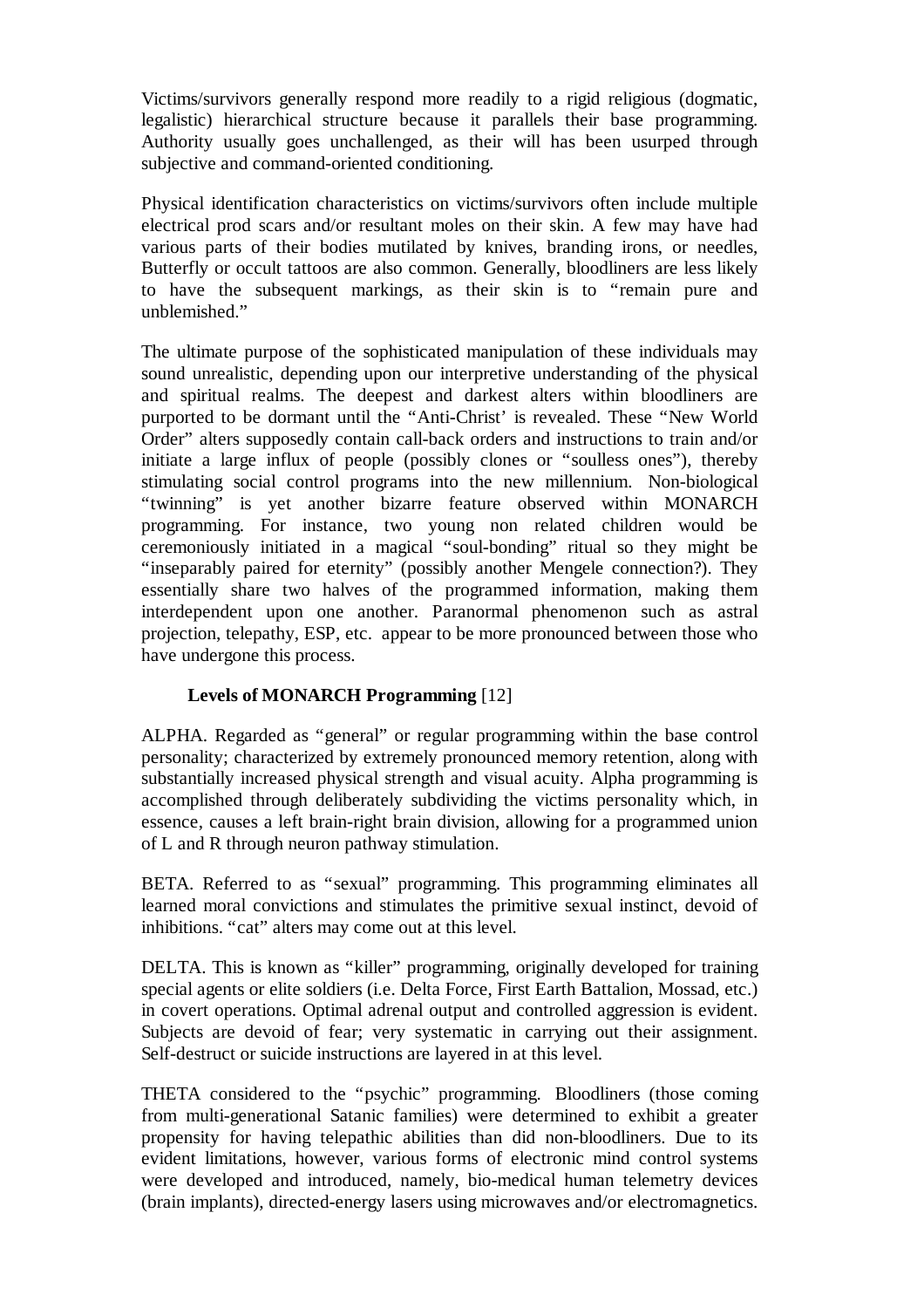It is reported these are used in conjunction with highly-advanced computers and sophisticated satellite tracking systems.

OMEGA. A "self-destruct" form of programming, also known as "Code Green." The corresponding behaviors include suicidal tendencies and/or self-mutilation. This program is generally activated when the victim/survivor begins therapy or interrogation and too much memory is being recovered.

GAMMA. Another form of system protection is through "deception" programming, which elicits misinformation and misdirection. This level is intertwined with demonology and tends to regenerate itself at a later time if inappropriately deactivated.

## **Method and Components**

The initial process begins with creating dissociation within the subject, usually occurring from the time of birth to about six years. This is primarily achieved through the use of electroshock (ECT) and is at times performed even when the child is in the mother's womb. Due to the severe trauma induced through ECT, sexual abuse and other methods, the mind splits off into alternate personalities from the core. Formerly referred to as Multiple Personality Disorder, it is presently recognized as Dissociative Identity Disorder and is the basis for MONARCH programming. Further conditioning of the victim's mind is enhanced through hypnotism, double-bind coercion, pleasure-pain reversals, food, water, sleep and sensory deprivation, along with various drugs which alter certain cerebral functions.

The next stage is to embed and compress detailed commands or messages within the specified alter. This is achieved through the use of hi-tech headsets, in conjunction with computer-driven generators which emit inaudible sound waves or harmonics that affect the RNA covering of neuron pathways to the subconscious and unconscious mind. "Virtual Reality" optical devices are sometimes used simultaneously with the harmonic generators projecting pulsating colored lights, subliminals and split-screen visuals. High voltage electroshock is then used for memory dissolution.

Programming is updated periodically and reinforced through visual, auditory and written mediums. Some of the first programming themes included the Wizard of Oz and Alice and Wonderland, both heavily saturated with occultic symbolism. Many of the recent Disney movies and cartoons are used in a two-fold manner: desensitizing the majority of the population, using subliminals and neuro-linguistic programming, and deliberately constructing specific triggers and keys for base programming of highly-impressionable MONARCH children.

A prime example of how subliminal programming works is by looking at the recent Disney cinematic sensation Pochahontas, curiously billed as their "33rd" (highest degree in Scottish Rite Freemasonry) animated movie. In the movie, Grandmother Willow is a mystical 400 year old tree who counsels the motherless Pochahontas to listen to her heart and help her realize all the answers lie within. Grandmother Willow is constantly talking in "double-speak" and using "reversals" (i.e. "Sometimes the right path is not the easiest one"; the esoteric derivative being: the left path [the path that leads to destruction] is the easiest one. In Illuminati Structured MPD Systems, the willow tree represents the occultic powers of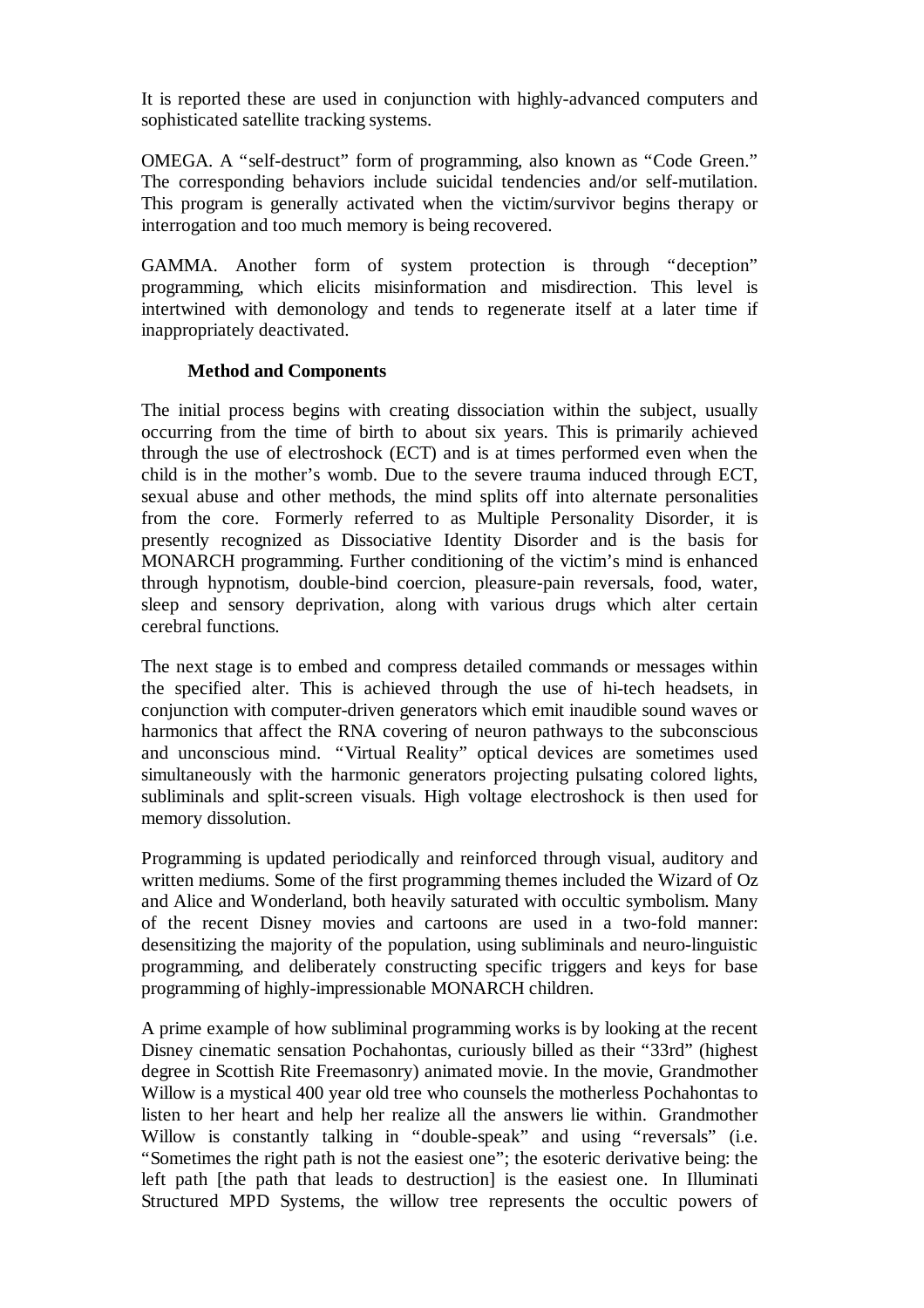Druidism. The intrinsic imagery of the tree's branches, leaves and root systems are very significant, as some of the dark spiritual proper ties associated with the Willow Tree Programming are:

(I) The branches are used to whip victims in rituals for "cleansing" purposes, (2) A willow tree can endure severe weather disturbances (i.e. storms) and is known for it's pliability or flexibility. Victims/Survivors of the programming describe the willow's branches wrapping around them, with no hope of escape, (3) The deep root system of the willow tree makes the victim/survivor feel as if they are falling deeper and deeper into an abyss while in a hypnotic trance.

Music plays an instrumental role in programming, through combinations of variable tones, rhythms and words. Frightmeister Stephen King's numerous novels and subsequent movies, are purported by credible sources to be used for such villainous purposes. One of his latest books, Insomnia, features a picture of King with the trigger phrase "WE NEVER SLEEP," (indicative of someone with MPD/ DID) below an all-seeing eye. A partial list of other mediums used to reinforce base programming are:

Pinnochio, Sleeping Beauty, Snow White, Beauty and the Beast, Aladdin, The Little Mermaid, The Lion King, E. T., Star Wars, Ghost Busters, Trancers II, Batman, Bewitched, Fantasy Island, Reboot, Tiny Toons, Duck Tails, The Dead Sea Scrolls and The Tall Book of Make Believe. A few movies which depict or portray some aspect of MONARCH programming are Hell raiser 3, Raising Cain, Labyrinth, Telefon, Johnny Mneumonic, Point of No Return, The Lawnmower Man and Closet Land.

### **Programmers and Places**

It's difficult to figure out who the original programmer of this satanic project was, due to the substantial amount of disinformation and cross-contamination propagated by the "powers that be." The two that went by the color-coded name of Dr. Green are a Jewish doctor named Dr. Gruenbaum, who supposedly collaborated with the Nazis during WWII, and Dr. Josef Mengele, whose trademark of cold blooded and calculating brutality has not only scarred the souls of survivors from Auschwitz, but also a countless number of victims throughout the world. Mengele's direct involvement at the infamous Auschwitz concentration camp was suspiciously downplayed during the Nuremberg Trials, and consequently no intensified effort by the U.S. and it's allies was directed toward his capture.[13]

As a means to confuse serious investigators as to his whereabouts, U.S. officials would report Mengele being a non-threatening, recluse in Paraguay or Brazil, or that he was simply dead (the "Angel of Death" miraculously must have come back to life at least five different times).

His unprecedented research, at the expense of thousands of lives, undoubtedly was a significant bonus to U.S. interests, Besides using the pseudonym of Dr. Green, survivors knew him as Vaterchen (daddy), Schoner Josef (beautiful Joseph), David and Fairchild. A gracefully handsome man of slight stature, Mengele would disarm people with his gentle demeanor, while at other times, he would explode into violent rages.[14] Other characteristics remembered by survivors were the cadence of his shiny black boots as he paced back and forth and his I-love-you/llove-you-not" daisy game. When he pulled off the last daisy petal, he would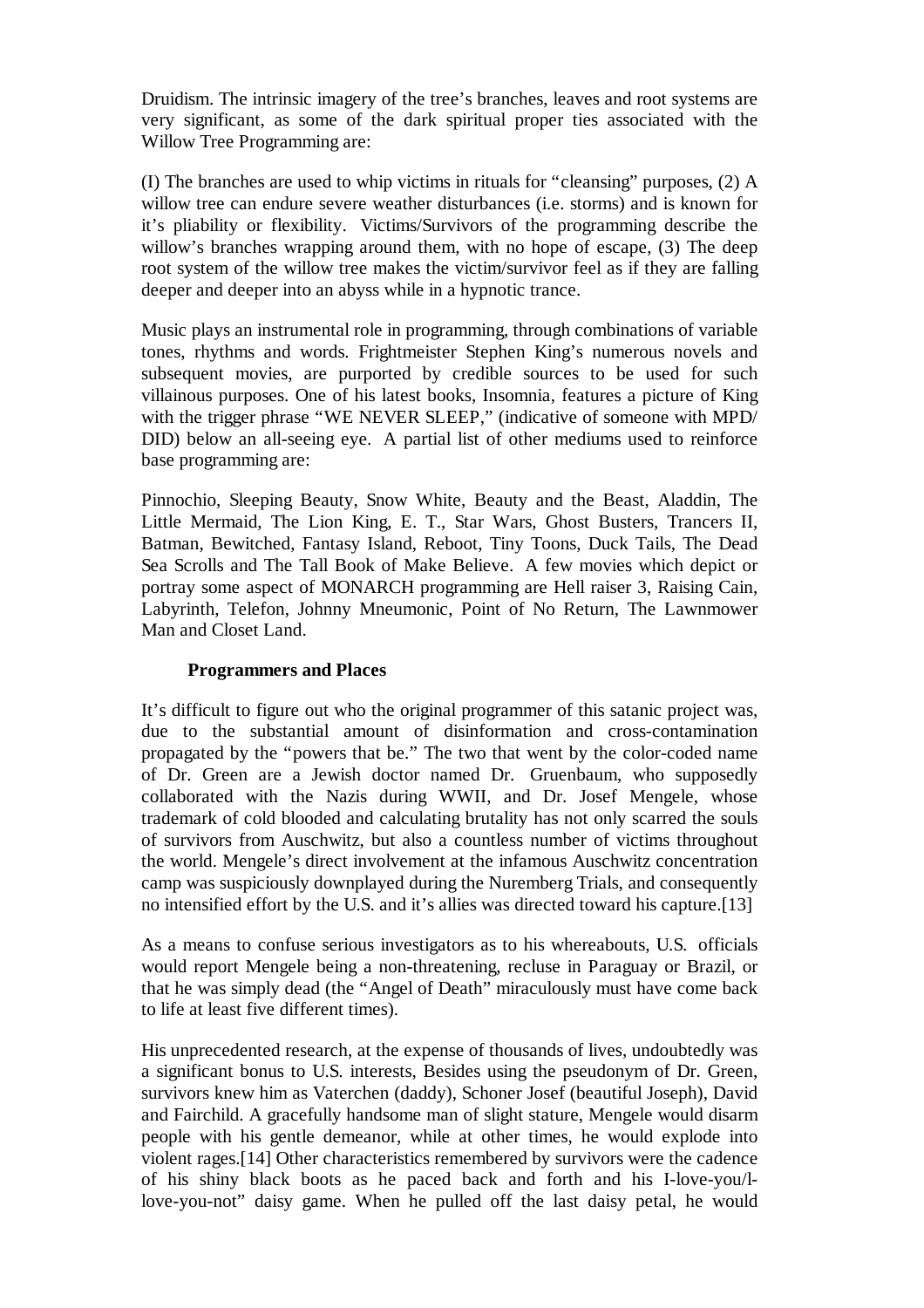maliciously torture and kill a small child in front of the other child he was programming. Distraught survivors also recalled being thrown naked into cages with monkeys, who were trained to viciously abuse them. Evidently, Mengele enjoyed reducing people to the level of animals. He also would purposely restrain his victims from crying, screaming, or showing any excessive emotion.

Dr. D. Ewen Cameron, also known as Dr. White, was the former head of the Canadian, American and World Psychiatric Associations. Because of Cameron's extensive experience and credentials, the ClA's Allen Dulles funneled millions of dollars throughout organizations like the society for the Investigation of Human Ecology, which Cameron ruthlessly presided over. Experimentations were conducted at several locations in Montreal, mostly at McGill University, St Mary's Hospital and Allan Memorial Institute.

Besides the conventional methods of psychiatric tyranny, such as electroshock drug injections and lobotomies, Cameron conceived the technique of "psychic driving," wherein unsuspecting patients were kept in a drug induced coma for several weeks and administered a regimen of electroshocks, while electronic helmets were strapped to their heads and repetitive auditory messages were transmitted at variable speeds.[15]

Many of those exploited were abused children which had been run through the Roman Catholic orphanage system. Not surprisingly, Dr Cameron has been conveniently left out of most psychiatric journals. This may have been, in fact, largely due to Project MKULTRA being publicly exposed in 1970, through lawsuits filed by Canadian survivors and their families. The CIA and Canadian government settled out of court so as not to be required to officially admit to any wrongdoing.

A former U.S. Army Lt. Col. in the DIA's Psychological Warfare Division, Michael Aquino, is the latest in a line of alleged government-sponsored sadists. Aquino, an eccentric genius, founded the Temple of Set, an offshoot of Anton LaVey's Church of Satan. His obsession with Nazi pagan rituals and his hypnotic manipulation of people made him an ideal candidate for the position of "Master Programmer." Aquino was connected with the Presidio Army Base day care scandal, in which he was accused child molestation. Much to the dismay of the young victims' parents, all charges were dismissed. Code-named "Malcolm", Aquino developed training tapes on how to create a MONARCH slave and worked as a liaison between Government/Military Intelligence and various criminal organizations and occult groups in the distribution of MONARCH slaves.[16]

Heinrich Mueller was another important programmer who went under the code names "Dr. Blue" or "Gog." He apparently has two sons who have carried on the trade. The original "Dr. Black" was apparently Leo Wheeler, the nephew of deceased General Ear1e G. Wheeler, who was the commander of the Joint Chiefs of Staffs during the Vietnam War. Wheeler's protege, E. Hummel is active in the Northwest, along with W. Bowers (from the Rothschild bloodline).

Other alleged master mind manipulators, past and present, are: Dr. Sydney Gottleib, Lt. Col John Alexander, Richard Dabney Anderson (USN), Dr. James Monroe, Dr. John Lilly, Lt. Comdr. Thomas Narut, Dr William Jennings Bryan, Dr. Bernard L. Diamond, Dr. Martin T. Orne, Dr. Louis J. West, Dr Robert J. Lifton, Dr. Harris Isbel and Col. Wilson Green In order to keep MKULTRA from being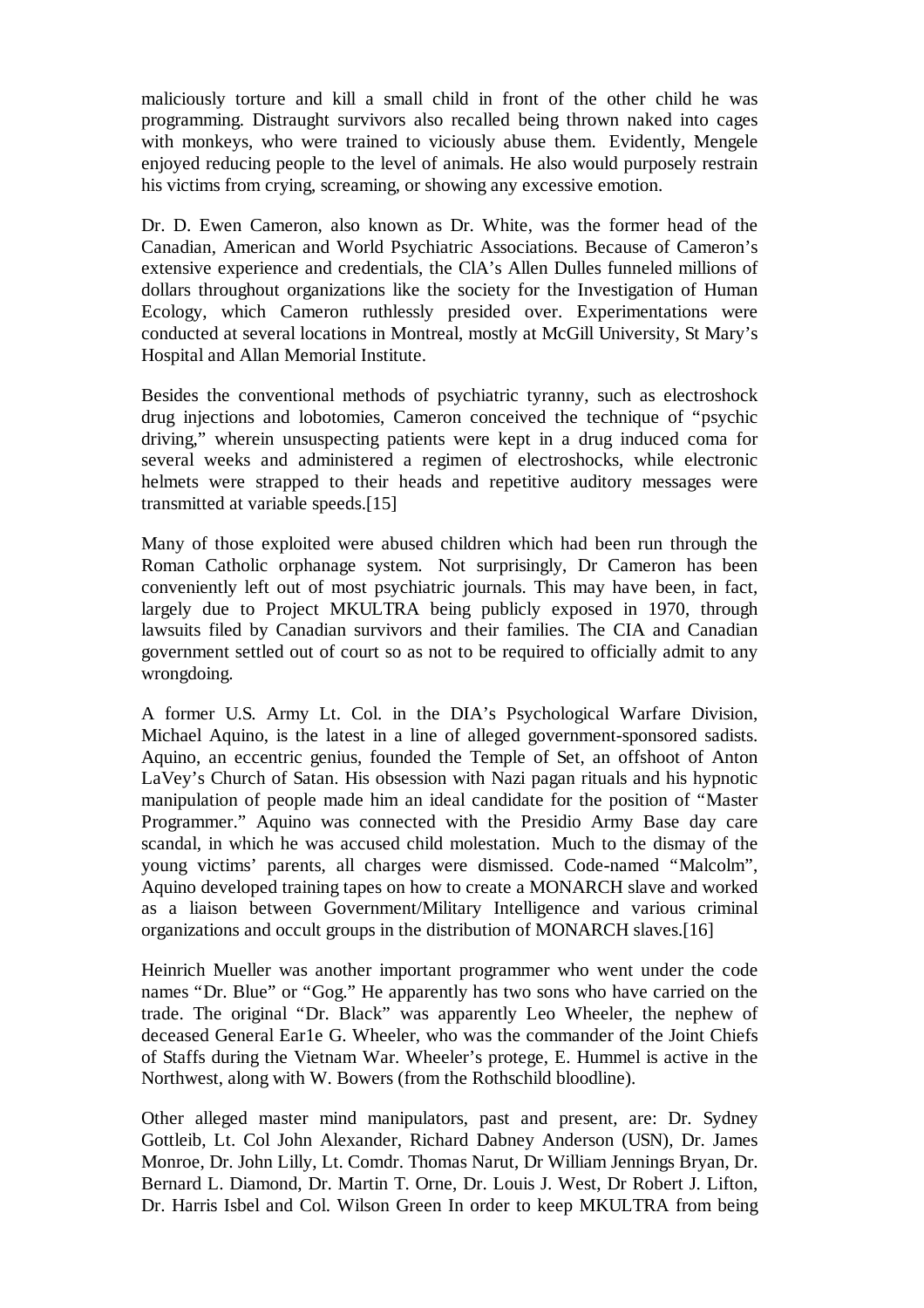easily detected, the CLA segmented its subprojects into specialized fields of research and development at universities, prisons, private laboratories and hospitals Of course, they were rewarded generously with government grants and miscellaneous funding.

The names and locations of some of the major institutions involved in MONARCH programming experimentation were/are:

Cornell, Duke, Princeton, UCLA, University of Rochester, MIT, Georgetown University Hospital, Maimonides Medical Center, St. Elizabeth's Hospital (Washington D.C.), Bell Laboratories, Stanford Research Institute, Westinghouse Friendship Laboratories, General Electric, ARCO and Manking Research Unlimited, The "final product" was/is usually created on military installations and bases, where maximum security is required. Referred to as (re) programming centers or near-death trauma centers, the most heavily identified are:

China Lake Naval Weapons Center, The Presidio, Ft. Dietrick, Ft. Campbell, Ft. Lewis, Ft. Hood, Redstone Arsenal, Offutt AFB, Patrick AFB, McClellan AFB, MacGill AFB, Kirkland AFB, Nellis AFB, Homestead AFB, Grissom AFB, Maxwell AFB and Tinker AFB

Other places recognized as major programming sites are Langley Research Center, Los Alamos National Laboratories, Tavistock Institute and areas in or by Mt. Shasta, CA, Lampe, MO and Las Vegas, NV.

#### **Notable Names**

One of the first documented cases of a MONARCH secret agent was that of the voluptuous 1940's model, Candy Jones. The book, The Control of Candy Jones, (Playboy Press) portrays her 12 years of intrigue and suspense as a spy for the CIA. Jones, whose birth name is Jessica Wilcox, apparently fit the physiological profile as to be one of the initial experiments or human guinea pigs under the government's "scientific" project, MKULTRA.

The most publicized case of MONARCH monomania has surfaced through the book TRANCE Formation of America:

The True Life Story of a ClA Slave by Cathy O'Brien. On the back cover it emphatically states, "Cathy O'Brien is the only vocal and recovered survivor of the Central Intelligence Agency's MKULTRA Project Monarch mind control operation" This documented autobiography contains compelling accounts of O'Brien's years of unrelenting incest and eventual introduction into Project MONARCH by her perverted father. Along with co-author Mark PhiIlips, her rescuer and deprogrammer, Cathy covers an almost unbelievable array of conspiratorial crime: forced prostitution (white slavery) with those in the upper echelons of world politics, covert assignments as a "drug mule" and courier, and the country-western music industry's relationship with illegal CIA activities.

Paul Bonaci a courageous survivor who endured almost two decades of degradation under Project MONARCH, has disclosed strong corroborating evidence of widescale crimes and corruption from the municipal/state level all the way up to the White House.[17] He has testified about sexually-abused males selected from Boy's Town in Nebraska and taken to nearby Offut AFB, where he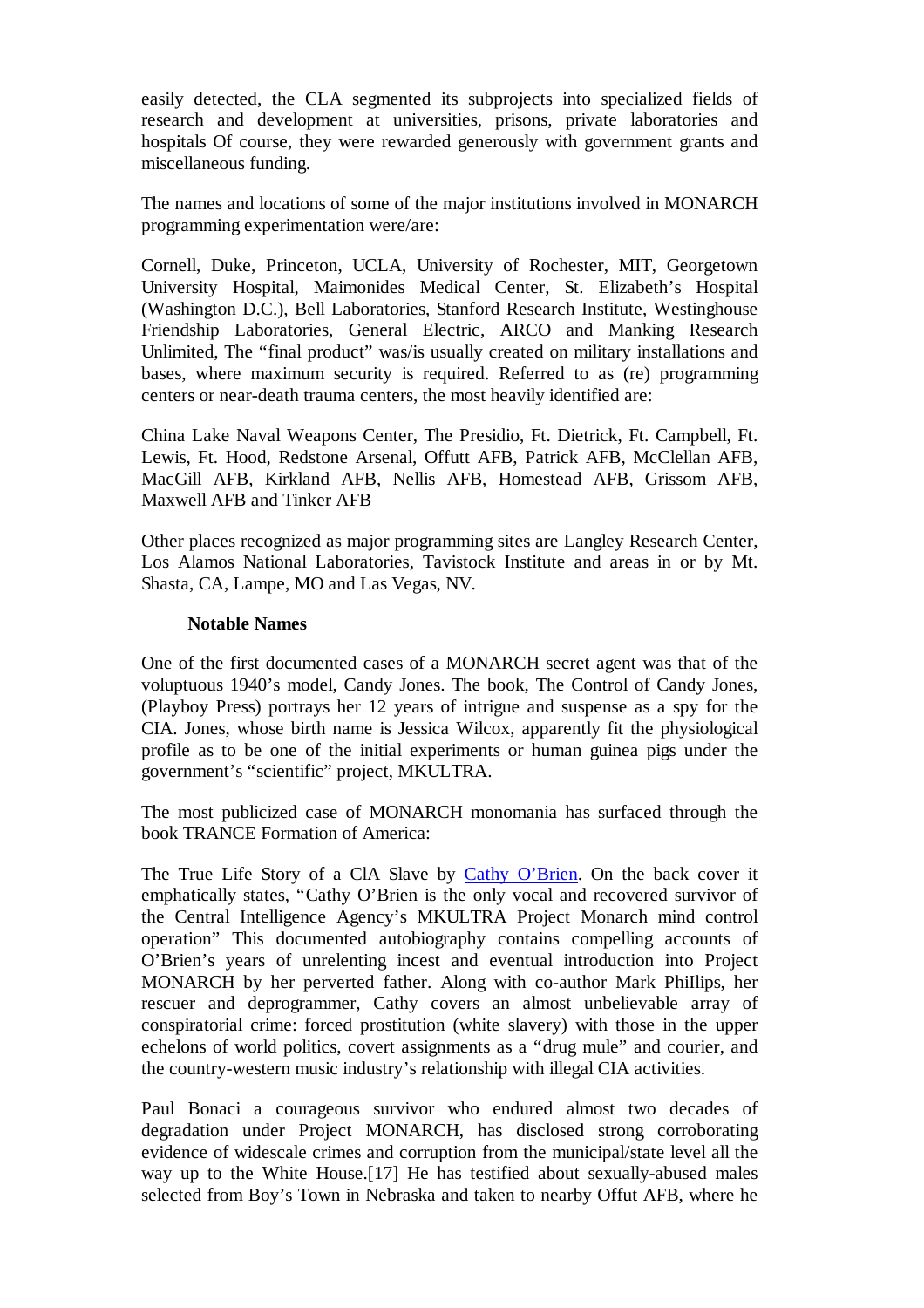says they were subjected to intense MONARCH programming, directed mainly by Commander Bill Plemmons and former Lt. Col. Michael Aquino.[18] After thoroughly tormenting the young boys into mindless oblivion, they were used (along with girls) for pornography and prostitution with several of the nation's political and economic power brokers.

Bonnaci recalled being transported from the Air Force base via cargo planes to McClelland AFB in California. Along with other unfortunate adolescents and teenagers, he was driven to the elite retreat, Bohemian Grove. The perpetrators took full advantage of these innocent victims, committing unthinkable perversions in order to satisfy their deviant lusts. Some victims were apparently murdered, further traumatizing already terrified and broken children. An unsuitable actress of marginal talent (now deceased), a morally-corrupt T.V. evangelist, a heralded former Green Beret officer and a popular country-western singer are a few others likely having succumbed to MONARCH madness. Lee Harvey Oswald, Sirhan-Sirhan, Charlie Manson, John Hinckley Jr., Mark Chapman, David Koresh, Tim McVeigh and John Salvi are some notable names of infamy, strongly suspected of being pawns who were spawned by MKULTRA.

### **Deprogrammers and Exposers**

Dr. Corydon Hammond, a Psychologist from the University of Utah, delivered a stunning lecture entitled "Hypnosis in MPD: Ritual Abuse" at the Fourth Annual Eastern Regional Conference on Abuse and Multiple Personality, June 25, 1992 in Alexandria, Virginia. He essentially confirmed the suspicions of the attentive crowd of mental health professionals, wherein a certain percentage of their clients had undergone mind control programming in an intensively systematic manner. Hammond alluded to the Nazi connection, military and CIA mind control research, Greek letter and color programming and specifically mentioned the Monarch Project in relation to a form of operative conditioning.

Shortly after his ground breaking speech, he received death threats. Not wanting to jeopardize the safety of his family, Dr. Hammond stopped disseminating any follow-up information, until recently. Mark Phillips, a former electronics subcontractor for the Department of Defense, was privy to some of the top secret mind control activities perpetrated by the U.S. government. His inquisitive demeanor, strong conscience and heart-felt concern for Cathy O'Brien, a "Presidential Model' under Project MONARCH, prompted him to reveal the inner-workings of this grand deception beginning about 1991. As the story goes, he helped Ms. O'Brien escape from her captors and was able to deprogram her in about a years time in Alaska. The controversial Phillips has his share of critics who are skeptical of the veracity of his claims. New Orleans therapist Valerie Wolf introduced two of her patients before the President's Committee on Human Radiation Experiments on March 15, 1995 in Washington D.C. The astonishing testimony made by these two brave women included accounts of German doctors, torture, drugs, electroshock, hypnosis and rape, besides being exposed to an undetermined amount of radiation. Both Wolf and her patients stated they recovered the memories of this CIA program without regression or hypnosis techniques.[19] Wolf presently devotes much of her time to counseling such survivors.

A former labor attorney for Atlantic Richfield Co., David E. Rosenbaum, conducted a nine year investigation (1983-1992) concerning allegations of physical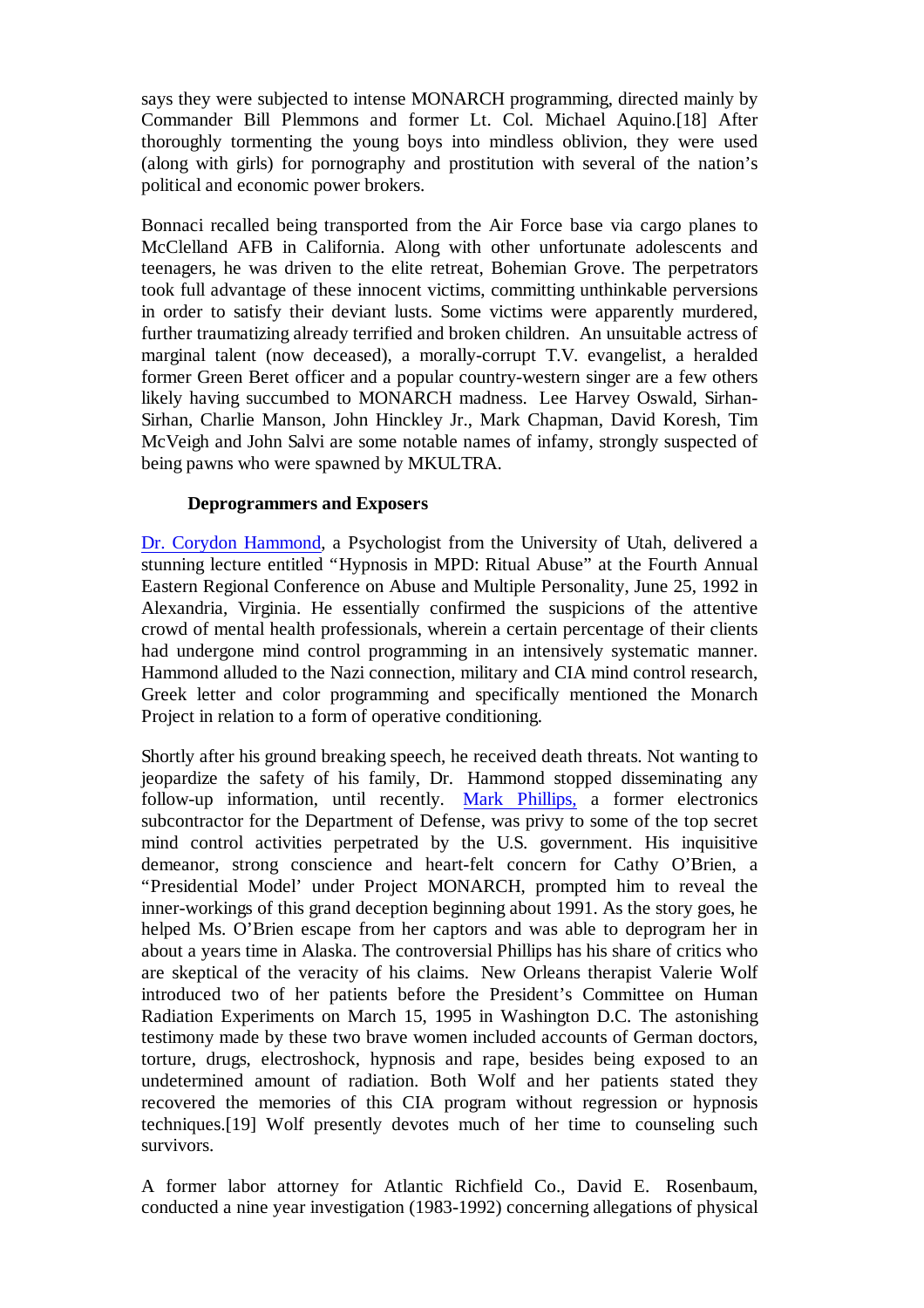torture and coercive conditioning of numerous employees at an ARCO plant in Monaca, PA.[20] His clients, Jerry L. Dotey and Ann White, were victims of apparent radiation exposure; but as Mr. Rosenbaum probed deeper in the subsequent interview sessions, a "Pandora's Box" was unveiled. His most astonishing conclusion was that Jerry Dotey and Ann White were likely the off-spring of Adolf Hitler, based in part on the uncanny resemblance from photos (facial features; bone structure and size were taken into consideration). Rosenbaum also states, "They both exhibit feelings and experiences that indicate they are twins." Dotey and White were allegedly subjected to torture of many kinds while under drug induced hypnosis, with each one undergoing at least three training techniques by plant physicians. Each victim was trained to enter into a hypnotic state upon the occurrence of specific stimuli, usually involving a "cue" word or phrase and trained to "remember to forget" what transpired in the hypnotic state. They were repeatedly subjected to identical stimulus-response sequence, to produce nearly automatic reactions to the particular status. MKULTRA veteran, Dr. Bernard Diamond, Dr. Martin Orne and Dr. Josef Mengele regularly visited the ARCO plant, according to Rosenbaum. The special conditioning of Dotey and White was intended for the artificial creation of dual German personalities. Rosenbaum, who is Jewish, has maintained a deep friendship with the two, despite the seemingly precarious circumstances.

Other renowned therapists involved in deprogramming are Cynthia Byrtus, Pamela Monday, Steve Ogilvie, Bennett Braun, Jerry Mungadze and Colin Ross. Some Christian counselors have been able to eliminate parts of the programming with limited success.

Journalists who have recently expounded on the subject matter in exemplary fashion are Walter Bowart, Operation Mind Control, Jon Rappoport, U.S. Government Mind-Control Experiments on Children and Alex Constantine, Psychic Dictatorship In The USA

### **Conclusion**

The most incriminating statement to date made by a government official as to the possible existence of Project MONARCH was extracted by Anton Chaitkin, a writer for the publication, The New Federalist.

When former CIA Director William Colby was asked directly, "What about monarch?" he replied angrily and ambiguously, "We stopped that between the late 1960's and the early 1970's." Suffice to say that society, in its apparent state of cognitive dissonance, is generally in denial of the over whelming evidence of this multifarious conspiracy. Numerous victims/ survivors of Project MONARCH are in desperate need of help. However, the great majority of people are too preoccupied with themselves to show any genuine compassion toward these severely wounded individuals. Apathy has taken over the minds of the masses, who choose to exist within the comforts of this world. Reality has thus become obscured by relativism and selfishness.

Although there has been some progress in deprogramming and reintegrating therapies, a much greater problem needs to be rectified. The Holy Bible addresses this problem as the fragmentation of the soul (Ezekiel 13:20). A spiritual restoration is what is truly needed (Psalm 23:3) but can only take place by completely trusting in Jesus Christ as the way to salvation (John 3:16; I Peter 3:18)